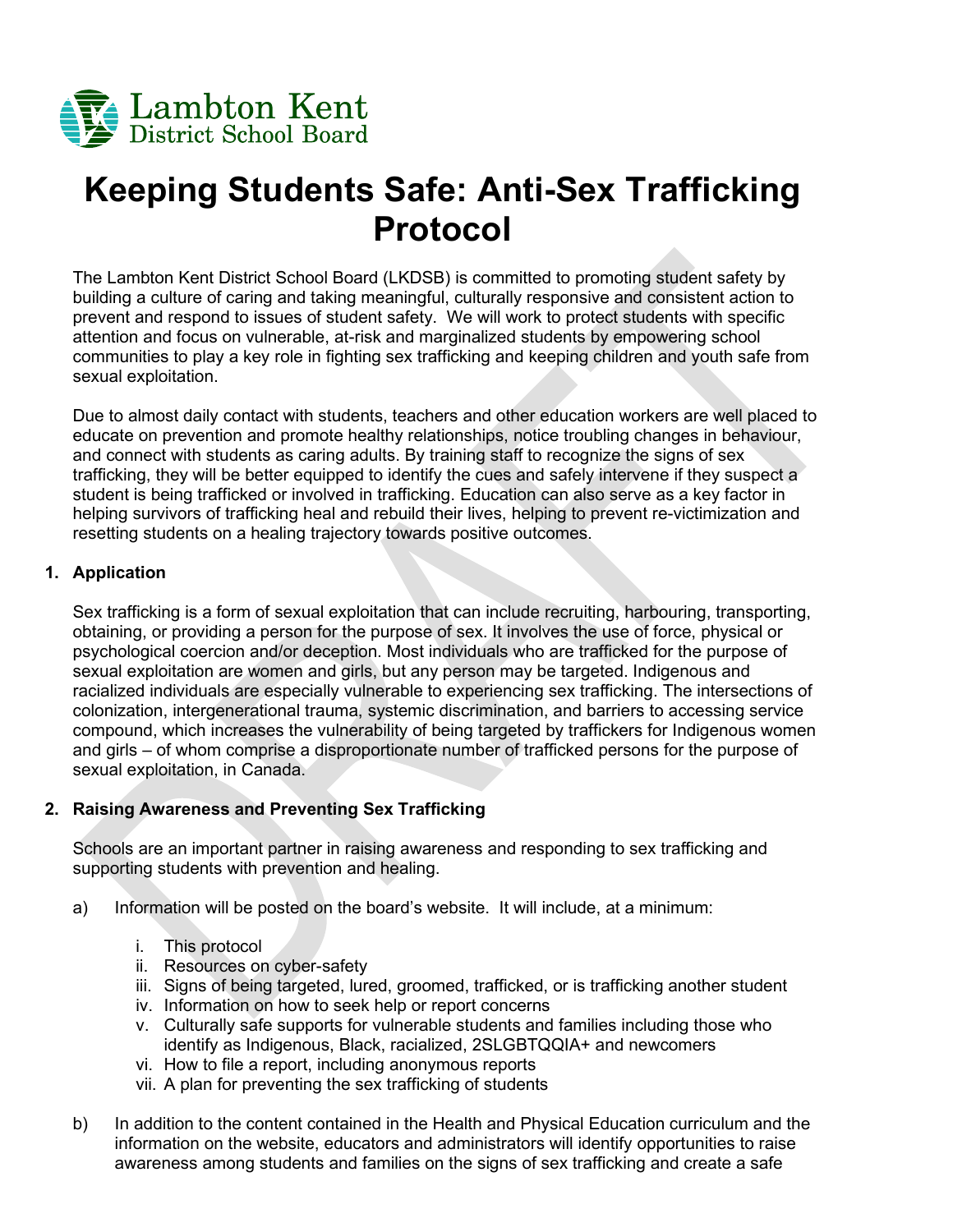environment for those who may be experiencing or aware of such activities to seek help or support.

- c) Technology may be used to monitor for online threats and notify administration of threats or students at risk of sex trafficking.
- d) Parents, guardians, and caregivers will be key partners in this protocol. The LKDSB will work to identify best strategies to build awareness of human trafficking with parents, guardians and caregivers. It is essential to recognize parents and caregivers have different levels of knowledge and comfort regarding the topic of human trafficking. Involvement should be engaged via their peer groups such as parent involvement committees.
- e) Student groups will be provided opportunities to offer feedback. Feedback will be sought to further enhance the protocol to ensure youth can also support one another if they believe a peer is being exploited or trafficked. While some students may not feel like they have a safe adult to speak to in the school community, they likely will share with a friend, who can in turn offer support and encourage disclosure. Anti-bullying, mental health, Equity, and inclusivity initiatives developed and lead by students in their classes and schools can help to reduce the risk factors.
- f) The LKDSB will lean on its existing relationships with local and regional community organizations, including mental health agencies, child welfare agencies, women's centres, Indigenous and social justice organizations as well as Police and Children's Aid Society. Building relationships with community agencies that address gender-based violence, sexual assault and anti-human trafficking will be crucial to support schools in implementing the protocol using trauma-informed and culturally sensitive approaches.

## **3. Reporting and Response Procedures**

The Superintendent of Education responsible for Safe Schools and the System Coordinator of Safe Schools will be the designated contacts at the school board for the anti-sex trafficking protocol and can support school board employees with response procedures. The following processes are to be used by staff using a trauma-informed and culturally responsive approach. Any actions should consider unique individual needs of students, including, but not limited to special education, mental health, social/emotional, cultural and/or language needs. Staff supports, families and community resources may be engaged to ensure a safety/re-entry plan is developed to meet the individual needs of the student.

#### **Students are encouraged to report any concerns of, or involvement in, sex trafficking to any staff member they trust. Anonymous reports may be sent to the [Anti-Sex Trafficking](https://www.lkdsb.net/Board/Community/SafeSchools/Anti-Sex%20Trafficking%20Protocols/Pages/default.aspx#/=)  [Protocols website.](https://www.lkdsb.net/Board/Community/SafeSchools/Anti-Sex%20Trafficking%20Protocols/Pages/default.aspx#/=)**

When a student discloses or shares suspicion of sex trafficking:

- i. Listen without judgement and support the student's immediate physical and emotional safety. Making a disclosure is a vulnerable experience.
- ii. Ensure the student remains supervised and is not re-victimized by having to repeat the story.
- iii. Advise the student you are required to share information about illegal activities with the Police and Child Protection Agency. Where applicable, advise the principal and/or superintendent.
- iv. Contact the Safe Schools Department for guidance and to initiate culturally traumainformed and culturally responsive supports and safety plan for the student(s).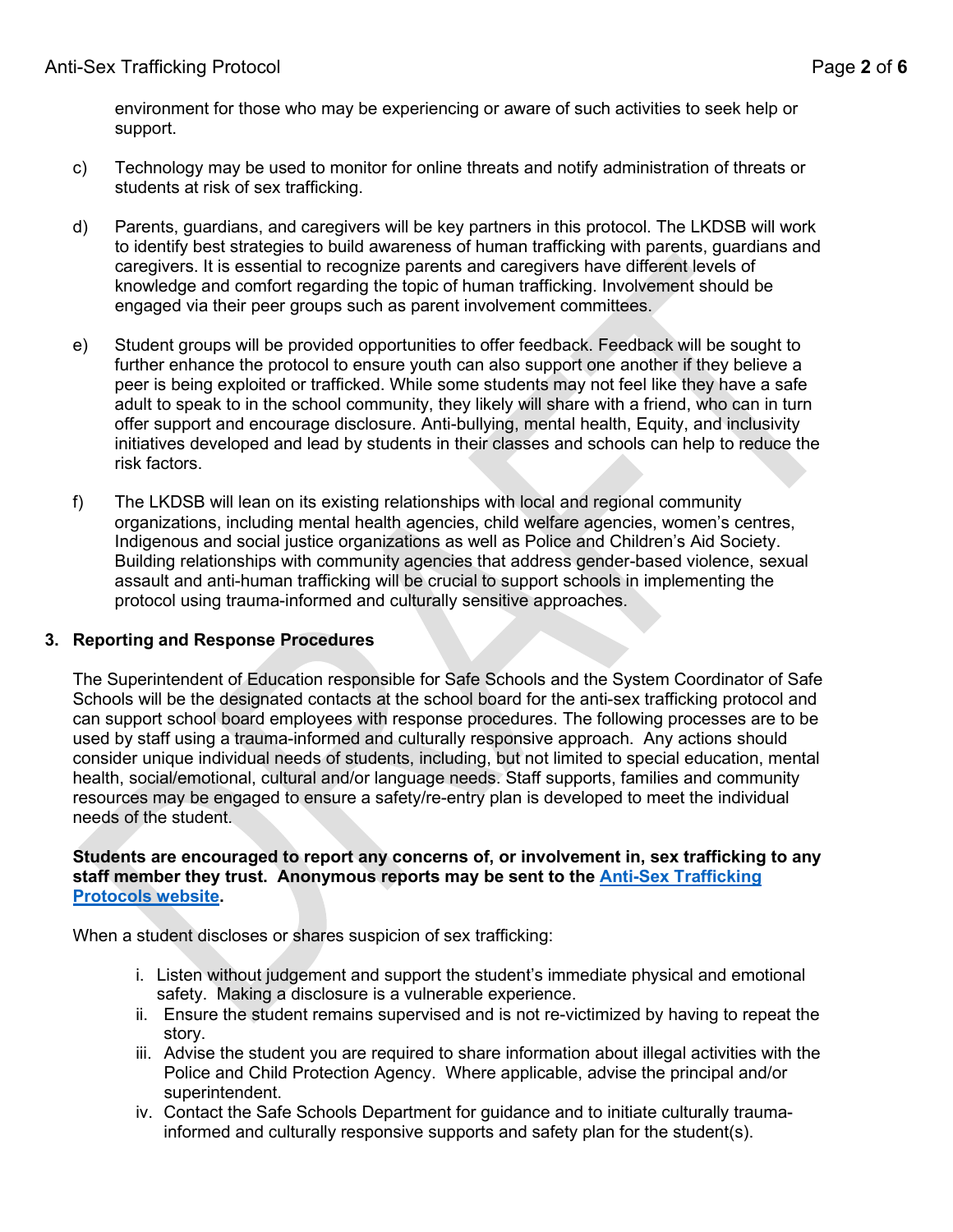- v. File a report with Sarnia-Lambton Children's Aide Society or Chatham Kent Children's Services in accordance with the [Child, Youth and Family Services Act.](https://www.ontario.ca/laws/statute/17c14)
- vi. Contact the student's parent(s)/guardian(s) unless that would put the student in further danger.
- vii. Engage local Police, for advice or to file a report, in accordance with the LKDSB Police Protocol.
- viii. Develop a safety plan for the student in collaboration with relevant staff, the student, family members and community partners, as applicable. The safety plan should include, at a minimum; immediate interventions and trauma-informed and culturally responsive resources, supports and/or accommodations.
- ix. Maintain confidentiality in accordance with relevant legislation and Board procedures.
- x. Regularly monitor and check-in with the student as outlined in the safety plan.
- a) Responding to disclosure of a student who is thought to be targeting, luring, grooming or recruiting children and youth for the purpose of sex trafficking:
	- i. Listen without judgement and support the student's immediate physical and emotional safety. Making a disclosure is a vulnerable experience.
	- ii. Identify and reach out to any other student(s) who may be involved and ensure they remain supervised. Ensure students are not re-victimized by having to repeat the story or be further targeted.
	- iii. Advise the student(s) you are required to share information about illegal activities with the Police and Child Protection Agency. Where applicable, advise the principal and/or superintendent.
	- iv. Contact the Safe Schools Department for guidance and to initiate culturally traumainformed and culturally responsive supports and safety plan for the student(s).
	- v. File a report with Sarnia-Lambton Children's Aide Society or Chatham Kent Children's Services in accordance with the [Child, Youth and Family Services Act.](https://www.ontario.ca/laws/statute/17c14)
	- vi. Contact the student's parent(s)/guardian(s) unless that would put the student in further danger.
	- vii. Engage local Police, for advice or to file a report, in accordance with the LKDSB Police Protocol.
	- viii. Develop a safety plan for the student in collaboration with relevant staff, the student, family members and community partners, as applicable. The safety plan should include, at a minimum; immediate interventions and trauma-informed and culturally responsive resources, supports and/or accommodations.
	- ix. Maintain confidentiality in accordance with relevant legislation and Board procedures.
	- x. Regularly monitor and check-in with the student(s) as outlined in the safety plan(s).
- b) Supporting student re-entry into school after they have been involved in a trafficking situation:
	- i. If not already done, develop a safety/re-entry plan for each student in collaboration with relevant staff, the student(s), family members and community partners, as applicable, to support re-integration into school. The safety/re-entry plan should include, at a minimum; ongoing interventions, trauma-informed and culturally responsive resources, supports and/or accommodations and provisions to protect student privacy and safety.
	- ii. Maintain confidentiality in accordance with relevant legislation and Board procedures.
	- iii. Regularly monitor and check-in with the student(s) as outlined in the safety/re-entry plan(s).
- c) Supporting students who may be indirectly impacted:

While maintaining confidentiality, ensure students who may be indirectly impacted are aware of supports and services to support their personal mental health and wellbeing. This may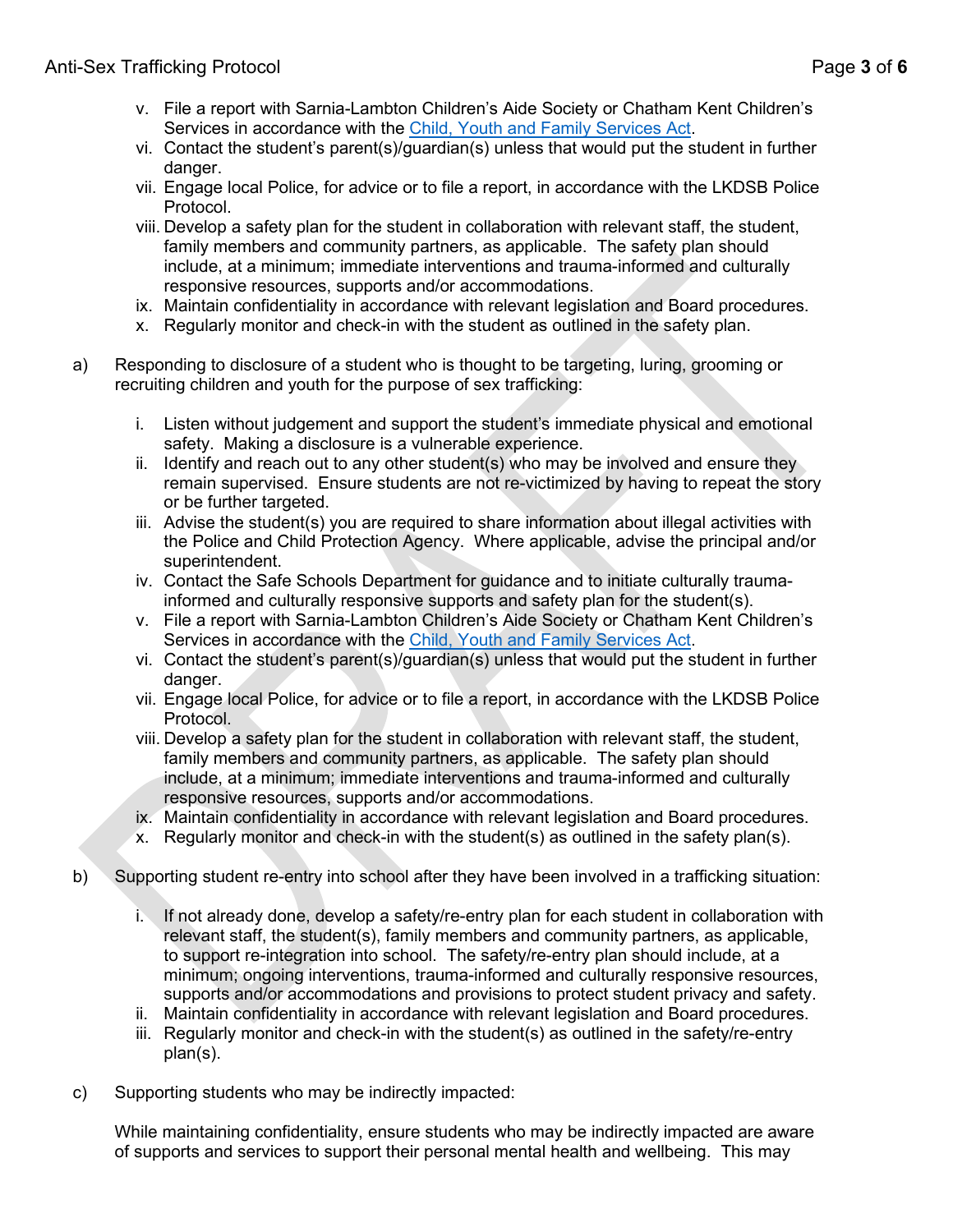include engaging community-based service providers, local police services, local Children's Aid Societies and Indigenous Child and Family Well-Being Agencies, as applicable and/or required by law.

d) Supporting staff who may be impacted:

While maintaining confidentiality, ensure staff who may be indirectly impacted are aware of supports and services to support their personal mental health and wellbeing. This may include employee assistance programs, staff resources and/or community-based service providers.

The Safe Schools Department is available to provide advice and/or support in the application of this protocol.

## **4. Confidentiality, Reporting and Record Keeping**

- a) All information related to incidents of sex trafficking must remain confidential and only disclosed to staff who are required to administer resources and/or supports to students.
- b) All incidents of sex trafficking must be reported under the Child, Youth and Family Services Act. Illegal activities must also be reported to the local police.
- c) Confidential records must be kept secure and maintained in accordance with the Board's record keeping procedures.

## **5. Training for School Board Employees**

Training will be provided as part of the Board's annual compliance training, early in the school year for school-based staff, including teachers and administrators. This training will also be provided for any staff member who works directly with students or who support anti-sex trafficking initiatives.

- a) Training will include:
	- i. Key definitions, common misconceptions and myths about sex trafficking, including tactics used for online luring, grooming and recruitment
	- ii. Learning about human rights-based approaches to combatting sex trafficking, including the application of an equity lens, anti-racism, a gender-based lens, trauma-informed approaches and Indigenous cultural competencies
	- iii. Information on protective factors and prevention-focused supports and resources
	- iv. Information on risk factors and signs that a student is at risk, being lured, groomed or trafficked
	- v. Signs that a student is or involved in luring, grooming or trafficking others
	- vi. Response procedures, including the duty to report, how to handle disclosures to support students' safety, how to support students impacted by sex trafficking and how to share information to ensure privacy and confidentiality
	- vii. Supports available to students and affected staff, including culturally responsive supports
	- viii. Additional training resources to support staff to understand and safely respond to sex trafficking
	- ix. Roles and responsibilities of school board employees in raising awareness, identifying and responding to sex trafficking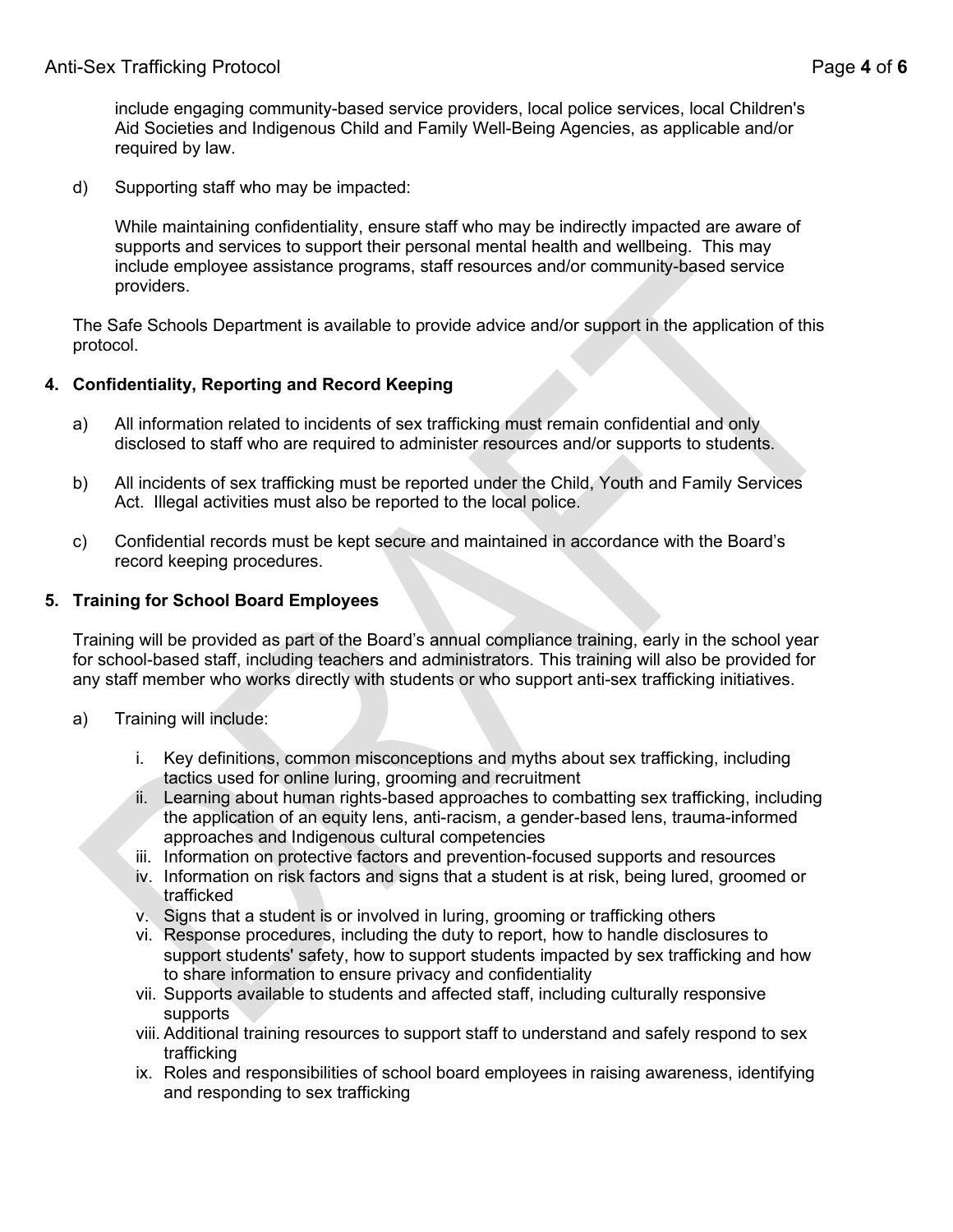## Anti-Sex Trafficking Protocol Page **5** of **6**

Training will be updated, as required, to ensure it remains relevant. Completion of training will be tracked as part of the annual compliance training process. New employees who are required to engage in this training will complete it as part of the onboarding process.

#### **6. Accountability and Evaluation**

Data will be collected, as required by the Ministry of Education, to monitor the effectiveness of training and whether the protocols respond to the needs of students. Community partners will be invited to participate in the reporting process to determine how the protocols have helped children and youth in care.

## **7. Definitions**

**Sex trafficking** is a form of sexual exploitation and is a crime under the Criminal Code of Canada. It can include recruiting, harbouring, transporting, obtaining or providing a person for the purpose of sex. It involves the use of force, physical or psychological coercion or deception. Most individual who are trafficked for the purpose of sexual exploitation are women and girls, but all people may be targeted.

Indigenous and racialized individuals are especially vulnerable to experiencing sex trafficking. The intersections of colonization, intergenerational trauma, systemic discrimination and barriers to accessing service compound, which increases the vulnerability of being targeted by traffickers for Indigenous women and girls – of whom comprise a disproportionate number of trafficked persons for the purpose of sexual exploitation, in Canada.

**2SLGBTQQIA+** refers to two-spirit, lesbian, gay, bisexual, transgender, queer, questioning, intersex and asexual.

**Anti-racism** is a process, a systematic method of analysis, and a proactive course of action rooted in the recognition of the existence of racism, including systemic racism. Anti-racism actively seeks to identify, remove, prevent and mitigate racially inequitable outcomes and power imbalances between groups and change the structures that sustain inequities.

**Board** refers to the Lambton Kent District School Board, which is also referred to as the "LKDSB".

**Cultural responsiveness** refers to and extends beyond language to include a much larger set of professional attitudes, knowledge, behaviours and practices, and organizational policies, standards and performance management mechanisms to ensure responsiveness to the diversity of [students] who walk through [schools'] doors.

**Cultural safety** refers to an environment that is spiritually, socially and emotionally safe, as well as physically safe for people; where there is no assault challenge or denial of their identity, of who they are and what they need. It is about shared respect, shared meaning, shared knowledge and experience of learning together.

**Equity lens** refers to and involves strategically, intentionally and holistically examining the impact of an issue, protocol or proposed solution on underserved and historically marginalized communities and population subgroups, with the goal of leveraging research findings to inform protocol.

**Human rights-based approach** refers to a conceptual framework for the process of human development that is normatively based on international human rights standards and operationally directed to promoting and protecting human rights. It seeks to analyze inequalities which lie at the